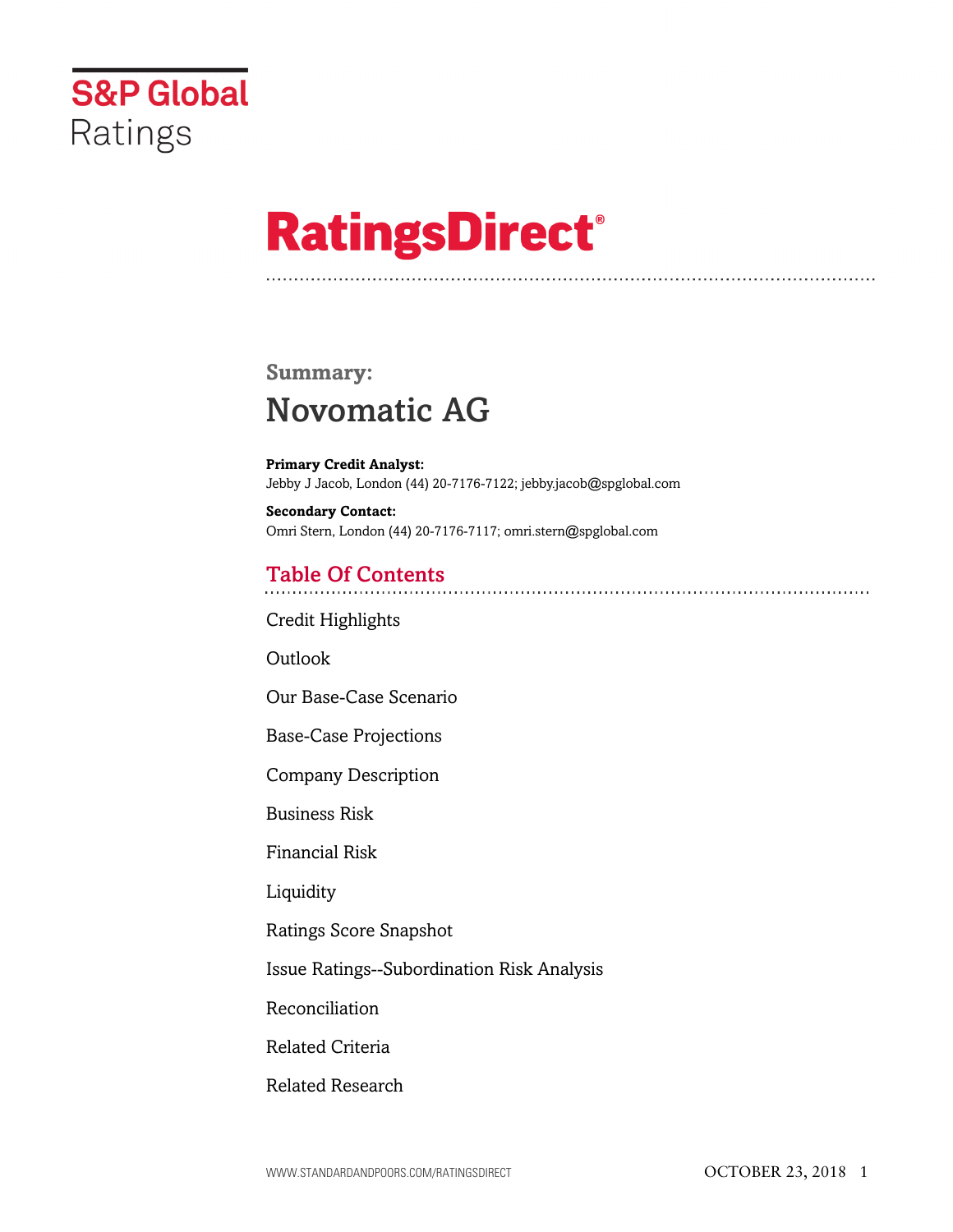## **Summary:** Novomatic AG



### <span id="page-1-0"></span>Credit Highlights

| <b>Overview</b>                                                                                                                                                                                                           |                                                                                                                                                                                    |
|---------------------------------------------------------------------------------------------------------------------------------------------------------------------------------------------------------------------------|------------------------------------------------------------------------------------------------------------------------------------------------------------------------------------|
| <b>Key Strengths</b>                                                                                                                                                                                                      | <b>Key Risks</b>                                                                                                                                                                   |
| The largest European manufacturer of slot/Amusement with Prizes (AWP)<br>machines and vertically integrated with significant gaming operations (60% of<br>revenues in H1 2018).                                           | Exposure to constant changes in gaming regulation in key<br>markets, with a recent increasing trend to reduce the number of<br>AWPs notably in Germany and Italy.                  |
| Less leveraged than global peers like International Game technology PLC<br>(IGT) and Scientific Games with S&P Global Ratings-adjusted debt to EBITDA<br>of about 2.7x for the trailing 12 months ended June 30, 2018.    | Highly competitive operating markets, exposing the company to<br>potential price erosion, resulting in relatively lower EBITDA<br>margins compared to other machine manufacturers. |
| Novomatic is relatively less dependent on the replacement cycles of gaming<br>devices in arcades/casinos because about 20%-25% of total EBITDA is<br>generated from contractual rental and management service agreements. | Limited revenue contribution from the North American market.                                                                                                                       |
| Substantial scale provides it with the ability to continually invest in its R&D<br>function in order maintain its competitive edge.                                                                                       |                                                                                                                                                                                    |

#### Lower leverage compared with peers despite meaningful acquisitions.

In a low-interest-rate environment, many gaming operators have undertaken significant debt-financed acquisitions. Despite completing several material acquisitions in the last 2.5 years, Novomatic's leverage remained low at 2.7x for the trailing 12 months ended June 30, 2018. Management's current focus is to integrate and find synergies from these acquisitions and use free operating cash flows (FOCF) to reduce leverage. This compares favorably to gaming technology peers IGT and Scientific Games, with S&P Global Ratings-adjusted leverage of 4.6x and 7.4x for the same period.

#### Substantial scale to support R&D required to maintain competitive advantage.

With a reported EBITDA base of about €600 million, Novomatic's scale provides it with operating leverage to continually invest in R&D for new products and contents and introduce further innovation. Product and content introductions and innovation are a key competitive advantage in the gaming equipment space since operators demand popular titles and new technology innovations that resonate with customers. Over the last three years, Novomatic's development spend has averaged about €100 million each year, which represents about 5% of its revenues, albeit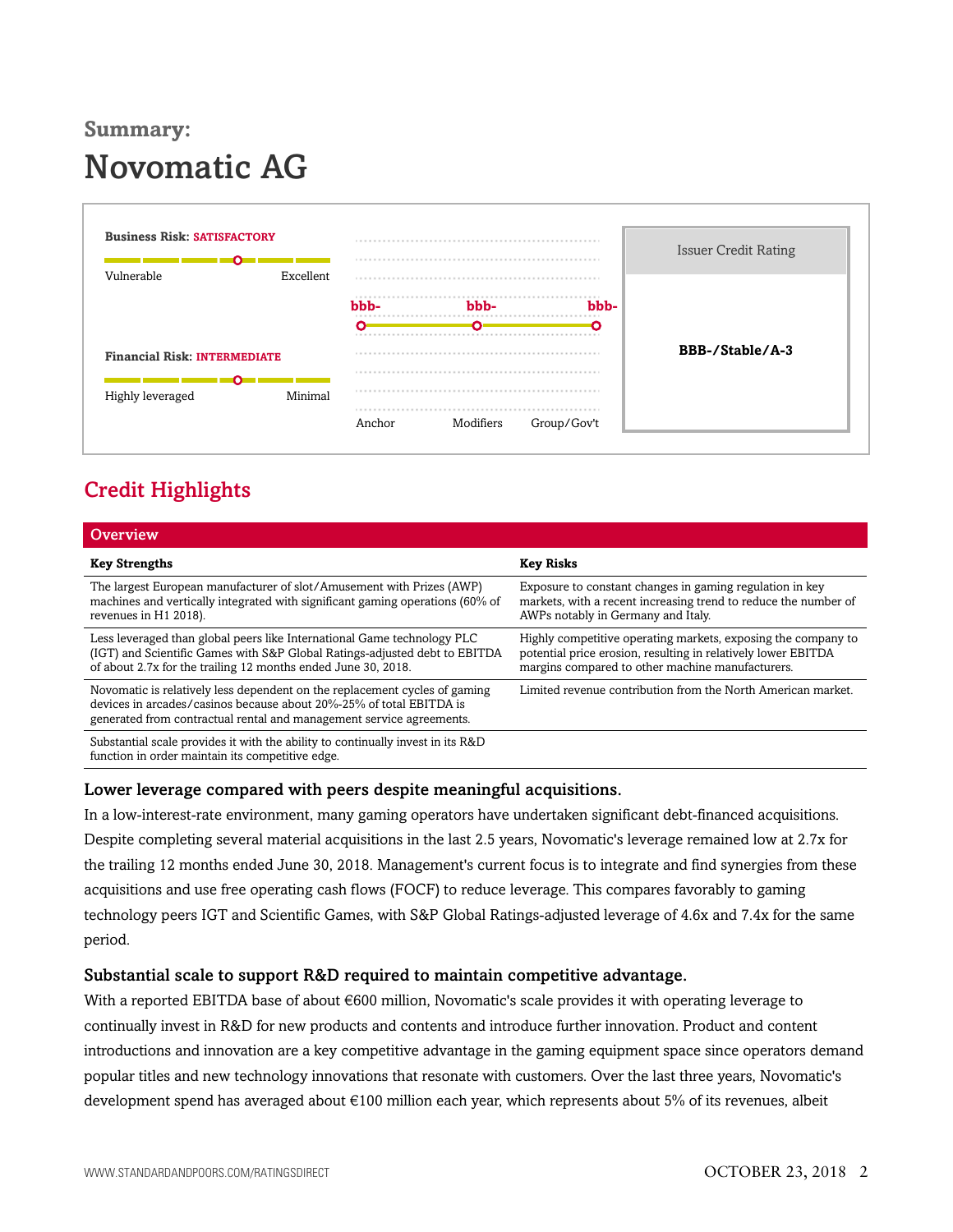lower than the 6%-7% spent by global leaders IGT and Scientific Games.

#### Regulatory risk is an industrywide theme.

Novomatic's main challenges include regulation-driven reduction of AWP machines and the increase in gaming tax. Examples of supply restrictions include prohibition of gaming machines in Vienna; the German Interstate treaty that enforces minimum distance conditions and bans multi concessionaires; and the Italian government's decision in 2017 to reduce total AWPs by 35%. Awareness of social risks associated with gambling are driving governments in different countries to introduce regulation to reduce the supply of such machines in the market.

#### **Outlook: Stable**

Despite the temporary weakening of credit metrics we forecast for financial 2018, the stable outlook incorporates our view of management's commitment to reduce leverage over the next 12-24 months after two years of material acquisition and sustained high growth capital expenditure (capex). It also incorporates our view that Novomatic's diversified product offering and its leading position within its existing key operations will support an improvement of its S&P Global Ratings-adjusted debt to EBITDA toward 2.5x and maintain FOCF to debt above 15% in financial 2019.

#### Downside scenario

We could lower the ratings if S&P Global Ratings-adjusted FFO to debt falls materially below 30% in the next two years, or if FOCF to debt remains below 15% in 2019. This could stem from higher-than-expected effects on revenues or costs coming from new regulations in Germany and Italy, or on account of competitive pricing that causes the EBITDA margins to decline (compared to our base assumption that EBITDA margin will stabilise at about 24%-25%). Additional debt-financed acquisitions, or elevated capex and working capital investments beyond 2018, leading to material weakening of credit metrics, could also weigh on the rating.

#### Upside scenario

We consider the potential for rating upside to be remote at this time. Regulation-induced revenue decline in the gaming technology segment, limited contribution from online segments, and weak operating performance of the stand-alone Ainsworth business present material operating challenges in the next 12-24 months. However, we could raise the ratings if Novomatic were able to address these risks while improving EBITDA margins to around 30%, thereby supporting a stronger assessment of the business. We could also raise the ratings if FFO to debt reaches 45% and FOCF to debt recovers to 25% over the next two years.

### <span id="page-2-0"></span>Our Base-Case Scenario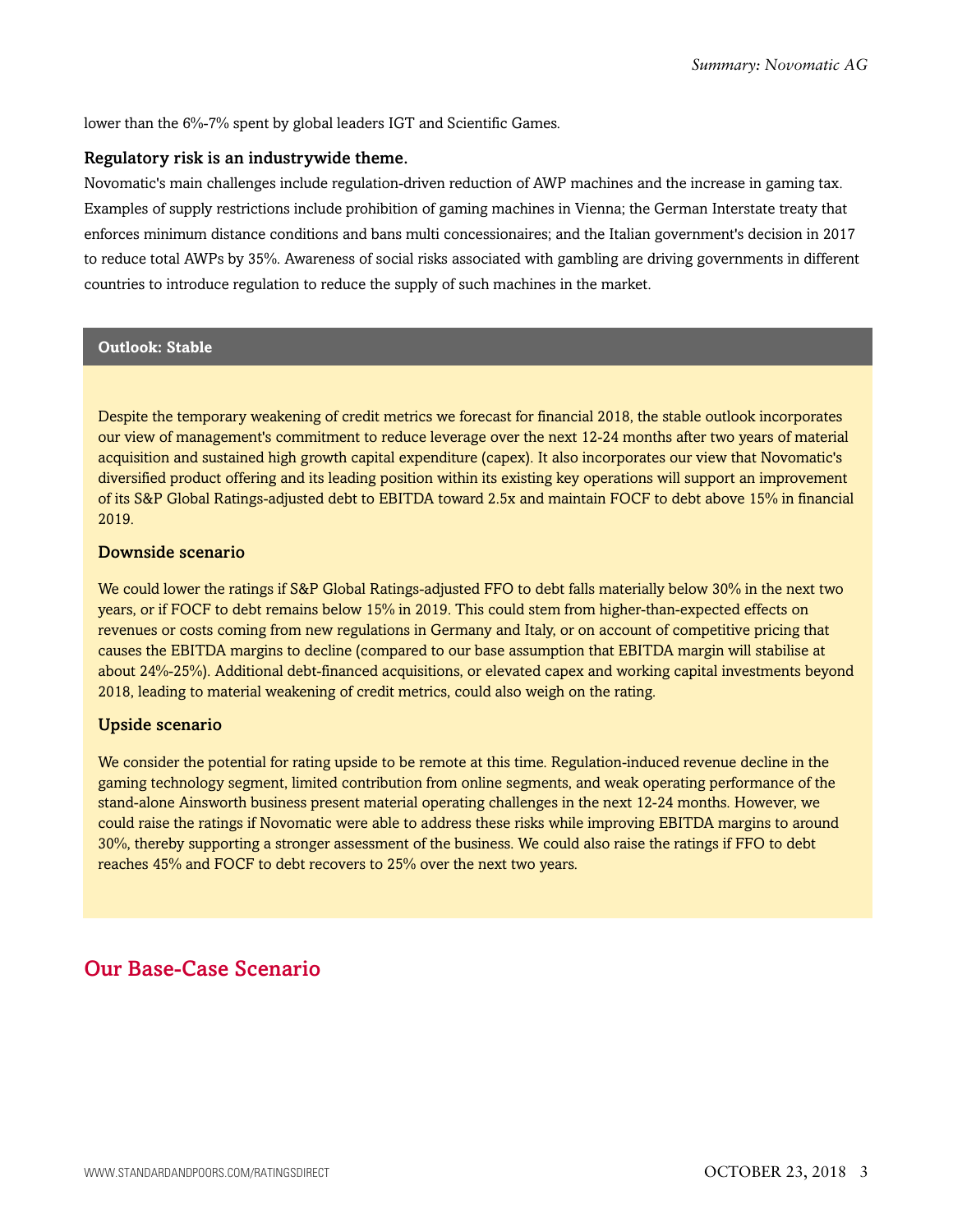### **Assumptions Key Metrics**

- Real GDP growth in the eurozone of 2.0% in 2018 and 1.7% in 2019, with consumer price index inflation around 1.6% per year.
- The gaming industry to grow moderately above GDP because markets are not fully saturated. However, regulatory changes, such as those in Germany in 2017, will result in temporary negative growth in some regions.
- For 2018, we forecast an organic revenue decline (excluding Ainsworth) of about 2%-5% in Novomatic's gaming technology segment (40% of the group's revenue), after a 1% decline in 2017. We expect the decline to stem largely from regulation-led machine reduction in Germany and Italy, partly offset by price increases in Germany.
- Revenues from the gaming operations segment (60% of the group's revenue) will grow above the industry average, at about 4%-6% in 2018 compared with 6% in 2017. This growth is supported by strong growth in all regions particularly in Germany and Eastern European countries.
- Overall, we forecast total revenue growth of 10% in 2018 largely supported by the consolidation of Ainsworth Game Technology Limited, Australia (Ainsworth), accounting for about 7% of the total revenue growth, and a revenue increase of about 4% in 2019.
- We forecast S&P Global Ratings-adjusted EBITDA margin to dip below 24% in 2018 compared to 24.2% in 2017, due to one-off costs associated with the regulatory changes in Germany along with an increase in gaming tax rates. Consolidation of Ainsworth (which has higher margins than the gaming operations) offsets some of these negative effects. For 2019, we forecast a recovery in margins as the one-off costs associated with the regulatory changes reduce and the benefits of an increase in lease rental income (particularly from Germany) are more pronounced.
- Acquisitions of around €400 million in 2018 (out of which €320 million already spent on the Ainsworth acquisition), and €50 million-€100 million annually thereafter.

|                        | 2017A | 2018E                         | 2019E         |
|------------------------|-------|-------------------------------|---------------|
| Adjusted EBITDA margin |       | 24.2% 23.5%-24.0% 24.0%-25.0% |               |
| Debt to EBITDA         | 2.3x  | $2.6x - 2.8x$                 | $2.3x-2.5x$   |
| FOCF to Debt           | N.M.  | $4\% - 6\%$                   | $15% - 17%$   |
| FFO to debt            | 31.2% | $28\% - 30\%$                 | $30\% - 35\%$ |

A--Actual. E--Estimate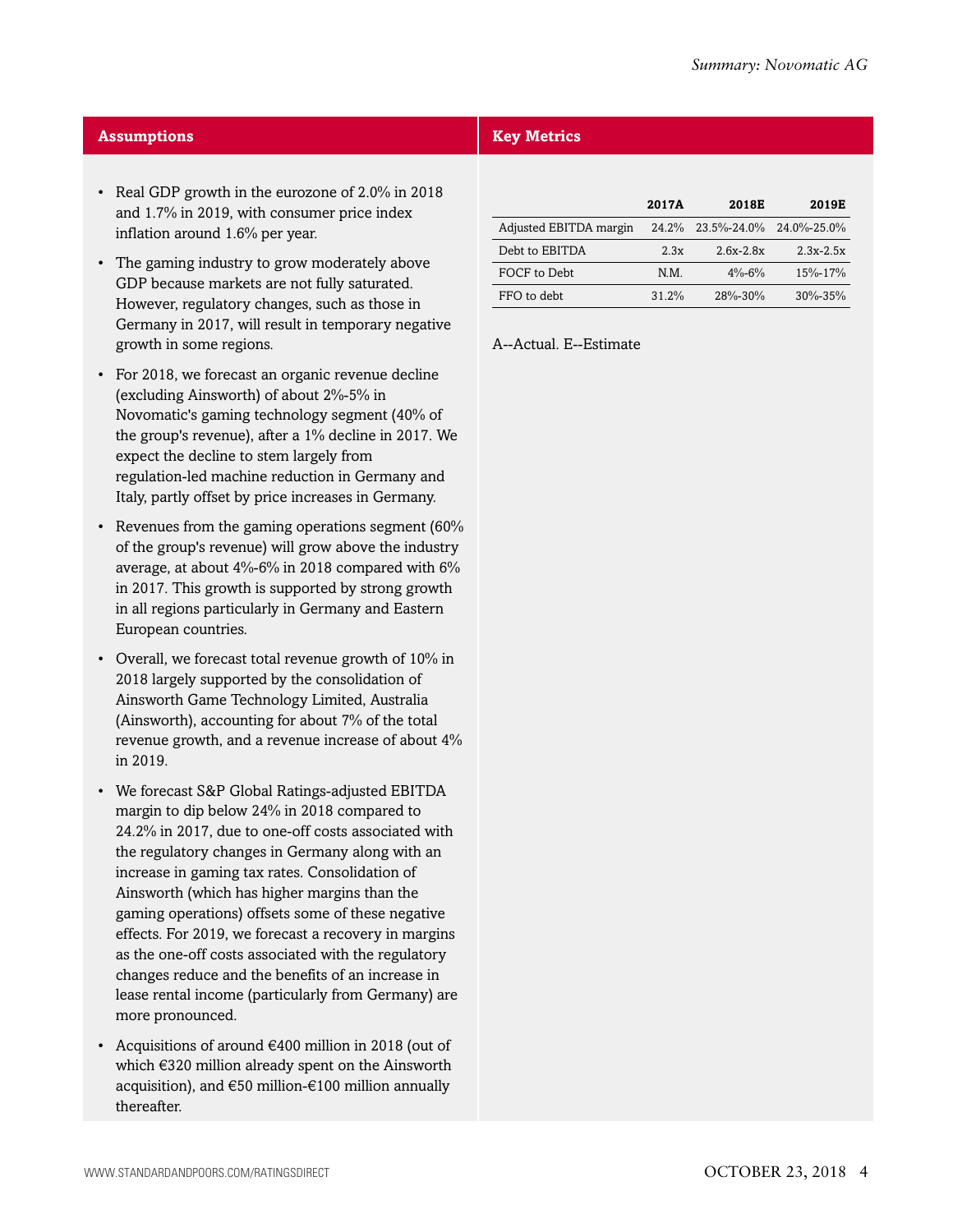- Capex of about  $€450$  million in 2018, at the same elevated level as financial 2017, driven by required investments to comply with new regulations in Germany and expected to return to the more normal level of about €300 million per year thereafter.
- Dividends of €30 million-€50 million annually in 2018 and 2019, compared to €57 million in 2017.

### <span id="page-4-0"></span>Base-Case Projections

#### Recovery of credit metrics in 2019 following extraordinary cash outflows related to M&A and compliance-related investments.

The acquisition of Ainsworth and additional compliance-related capex in Germany will push Novomatic's key cash flow credit ratio (FOCF to debt of about 15%-20%) outside the range commensurate with the rating. Management has committed to focus on integrating the recent acquisitions and using the excess cash flow for debt repayment. We forecast the group has the potential to generate FOCF of about €200 million-€250 million in 2019 as capex reverts to a more sustainable about €300 million per year, after investing about €450 million in capex in FY2017 and FY2018.

#### Regulation will continue to weigh on the group's operation in Germany.

The number of Novomatic machines leased in Germany declined by about 10% to 102,195 as of Dec. 31, 2017, from 113,281 a year earlier. We expect this trend to continue, declining to about 90,000 machines by end-2018. The regulation also stipulates that from Nov. 11, 2018, all gaming machines must be equipped with personalized player card logins. Novomatic has therefore incurred additional one-off costs. It has accelerated its capex levels and working capital investments for the last two years as it prepares to replace about 90,000 machines by the scheduled deadline.

Additionally, online gambling in Germany has been fraught with regulatory uncertainty. In October 2017, following the Federal Administrative Court ruling, Novomatic ceased to provide content relating to online casino and poker games and terminated its relationship with business-to-business online customers for these segments. We consider the cash-flow effect from this decision to be material in 2018, as these businesses represent a high-margin segment of the group, and also benefitted from annual deferred consideration received for a company in this segment it had previously sold.

In light of these regulatory challenges, the group's strategy has been to increase its gaming operation activity, undertake numerous bolt-on acquisitions (including Casino Royal Group), and increase the number of self-operated machines. In first-half 2018, despite the headwinds, revenue contribution from Germany increased by €10 million to €360 million as the revenue decline from the gaming technology segment was more than offset by the growth in gaming operation segment. We forecast the overall revenue from Germany to be broadly flat for the next 18 months.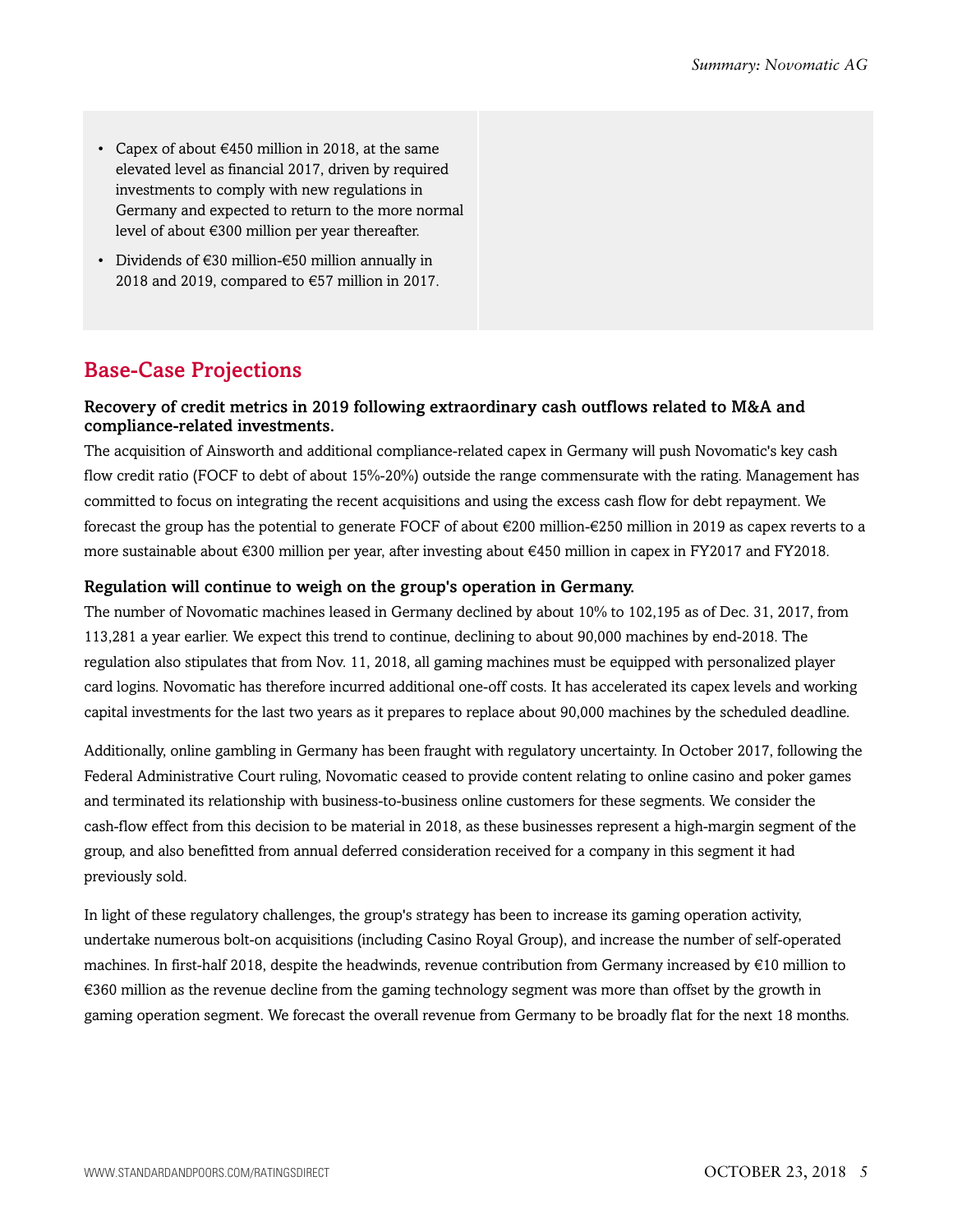### <span id="page-5-0"></span>Company Description

Novomatic operates in two segments, Gaming Technology (business-to-business segment) and Gaming Operations (business to consumer segment). The Gaming Technology segment engages in the production, sale, and rental of gaming and entertainment machines; and operation of online content for business customers. The Gaming Operations segment is involved in the operation of casinos and electronic gaming machine casinos, as well as the online B2C business; and the provision of sports and horse racing betting services.

In 2017, Novomatic reported annual device sales of 28,720 but a much higher rental base of about 191,000 devices. Alongside this, Novomatic operated about 65,105 devices through its gaming operation segment.

The group is effectively controlled by Prof. Johann F. Graf (founder of the group) through an investment holding company, Novo Invest Gmbh. The owners of the group explored an initial public offering plan in 2017, which it eventually decided to put on hold.

#### **Chart 1**

#### **Novomatic Revenues By Business Unit**



Source: Novomatic H1 '18 results. \*Others include betting revenues (about 5% of total revenues), ebusiness income (5%) and sundries.) + Gaming Technology segment is comprised of income from rent and management services, sales revenues, some parts of ebusiness income and sundries). Gaming Operations include Income from slot machines, betting revenues, and some segment of ebusiness income.

Copyright © 2018 by Standard & Poor's Financial Services LLC. All rights reserved.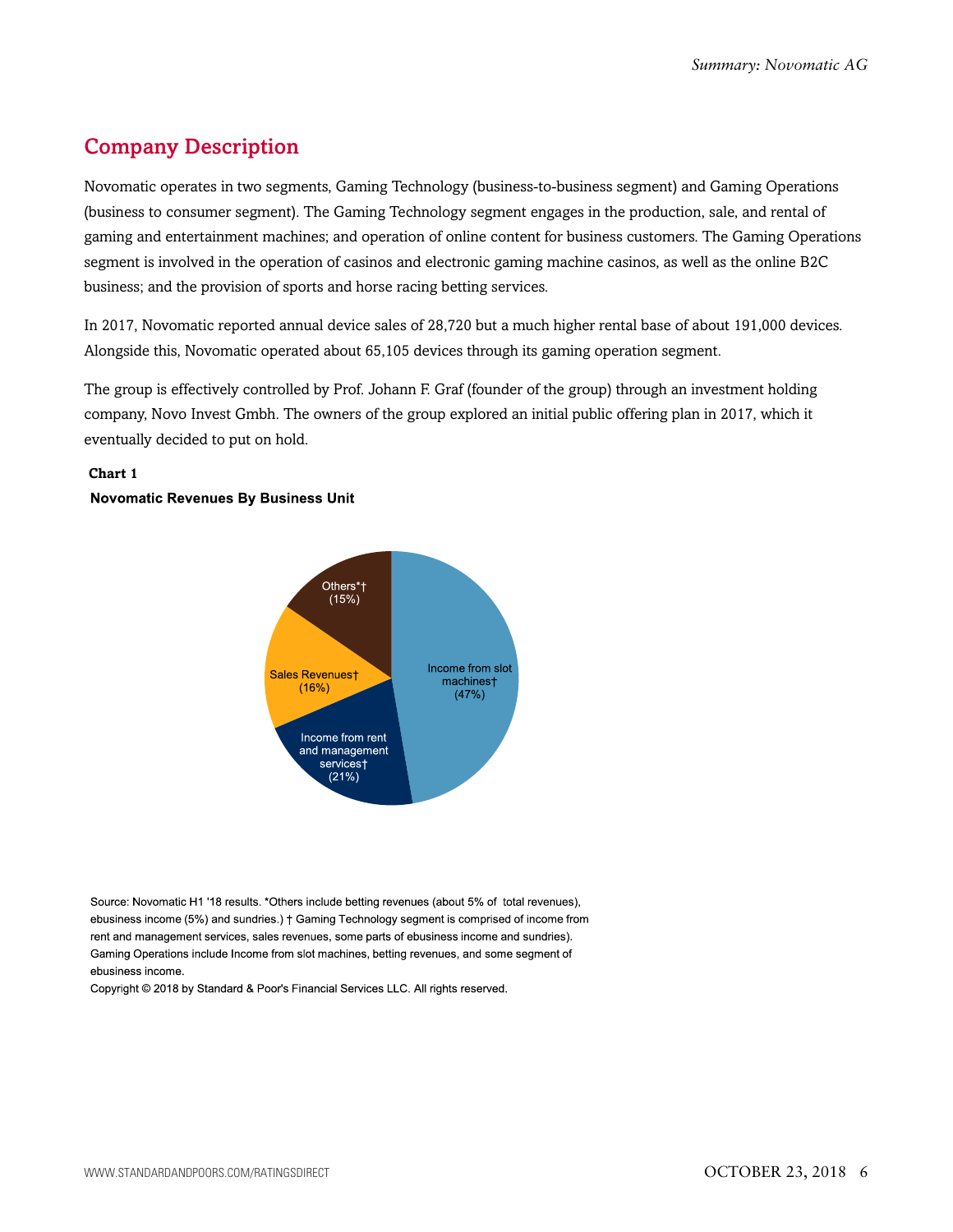#### **Chart 2**

#### **Novomatic Revenues By Geography**



Source: Novomatic H1 '18 results \* Others include Spain (about 5% of total revenues), Ainsworth (7%), Online (4%) and Other markets (5%). Copyright © 2018 by Standard & Poor's Financial Services LLC. All rights reserved.

### <span id="page-6-0"></span>Business Risk: Satisfactory

Novomatic is a leading gaming technology company, with clear No. 1 positions in Austria and Germany and top-three positions in the U.K., Spain, and Italy. We see this gaming segment as having relatively supportive credit characteristics, due to higher barriers to entry compared with the operation of gaming machines. The second main segment--machines and arcades--complements the technology segment because Novomatic can quickly adapt products relative to market trends and from direct customer feedback.

While the underlying regulatory risk for both these segments is similar, their business-to-business operations offer some revenue visibility in the medium term and protection from the event risks of some short-term change in player preferences.

Germany is Novomatic's largest end-market with about 26% revenue contribution. This market has faced a significant regulatory disruption over the last 18 months. The effects of the Interstate Treaty (July 2017) have been negative for the industry but not as bad as initially thought. Some German states provided exemptions (via hardship exemptions or active tolerance) to operators to continue operating the affected arcades until a future date.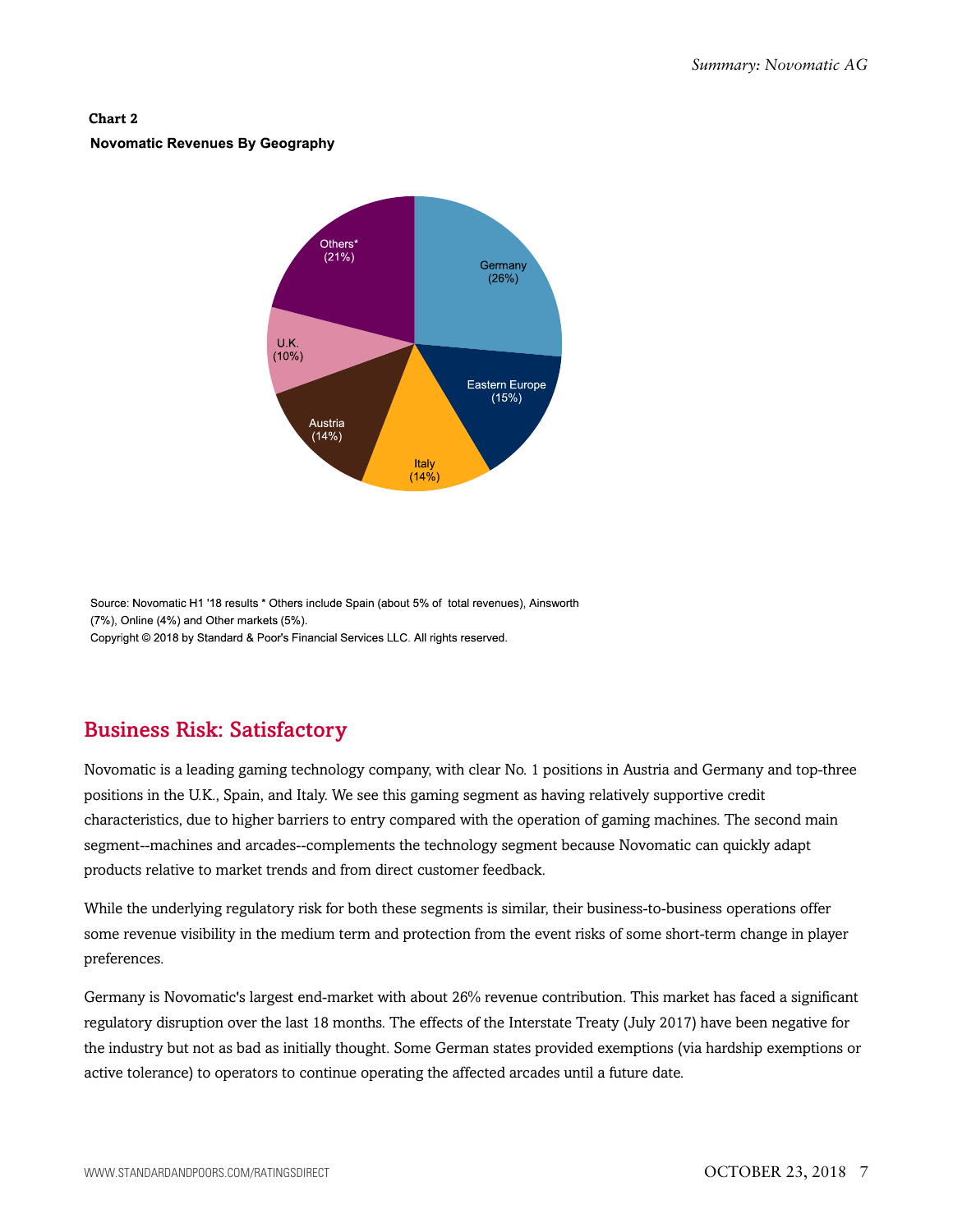Regulatory risk affects all operators but we believe that market leaders within a specific market--with sufficient financial flexibility--are better positioned to address these risks relative to marginal players. In the longer term, market leaders will benefit from a "last man standing" scenario. Additionally, we note that industry consolidation is increasing in the face of regulatory pressures, as players seek critical mass. Given Novomatic's size, scale, and its leading positions in its key European markets, it is a natural consolidator and has undertaken bolt-on acquisitions over the last two years.

Also, the group's strategy has been to increase its gaming operation activity, undertake numerous bolt-on acquisitions (including Casino Royal Group), and increase the number of self-operated machines.

Novomatic's online segment represents less than 5% of overall group revenues. This segment presents a diversification opportunity, but it is relatively uncertain how online gaming will cannibalize traditional casinos and gaming facilities within the European market. There are also concerns about whether Novomatic will be able to compete against the current leading online gaming companies such as GVC plc, who have gained a significant market share through access to multiple brand names, products, and owning the underlying technology platform for all products. On the other hand, digital gaming has lower barriers to entry compared with Novomatic's traditional land-based gaming segments.

#### **Table 1**

#### Novomatic AG -- Peer Comparison

**Industry Sector: Gaming**

|                                    | <b>Novomatic AG</b> | <b>International Game</b><br><b>Technology</b> | <b>Scientific Games</b><br>Corp. | Aristocrat Leisure Ltd.                  |
|------------------------------------|---------------------|------------------------------------------------|----------------------------------|------------------------------------------|
| <b>Business Risk Profile</b>       | Satisfactory        | Strong                                         | Satisfactory                     | Fair                                     |
| Financial Risk Profile             | Intermediate        |                                                | Highly Leveraged                 | Modest                                   |
| Rating as of Sep. 25, 2018         | BBB-/Stable/A-3     | BB+/Stable/--                                  | B/Stable/--                      | BB+/Stable/--                            |
|                                    |                     | --Fiscal year ended Dec. 31, 2017--            |                                  | --Fiscal year ended Sep. 30,<br>$2017 -$ |
| (Mil. $\in$ )                      |                     |                                                |                                  |                                          |
| Revenues                           | 2,527.3             | 4,112.8                                        | 2,567.8                          | 1,628.2                                  |
| <b>EBITDA</b>                      | 610.4               | 1.436.5                                        | 1.002.0                          | 709.9                                    |
| Funds from operations (FFO)        | 438.2               | 870.8                                          | 466.2                            | 533.5                                    |
| Net income from cont. oper.        | 83.1                | (889.8)                                        | (201.8)                          | 328.5                                    |
| Cash flow from operations          | 421.1               | 610.5                                          | 443.9                            | 518.4                                    |
| Capital expenditures               | 446.4               | 577.8                                          | 244.6                            | 119.3                                    |
| Free operating cash flow           | (25.3)              | 32.8                                           | 199.3                            | 399.1                                    |
| Discretionary cash flow            | (82.8)              | (144.7)                                        | 199.3                            | 276.2                                    |
| Cash and short-term<br>investments | 925.1               | 880.5                                          | 656.9                            | 367.3                                    |
| <b>Debt</b>                        | 1,405.5             | 6,946.4                                        | 7,405.4                          | 615.0                                    |
| Equity                             | 1,328.9             | 2,258.2                                        | (1,687.9)                        | 892.8                                    |
| <b>Adjusted ratios</b>             |                     |                                                |                                  |                                          |
| EBITDA margin (%)                  | 24.2                | 34.8                                           | 39.0                             | 43.6                                     |
| Return on capital (%)              | 7.7                 | 7.1                                            | 6.3                              | 34.7                                     |
| EBITDA interest coverage (x)       | 10.4                | 3.6                                            | 1.9                              | 15.2                                     |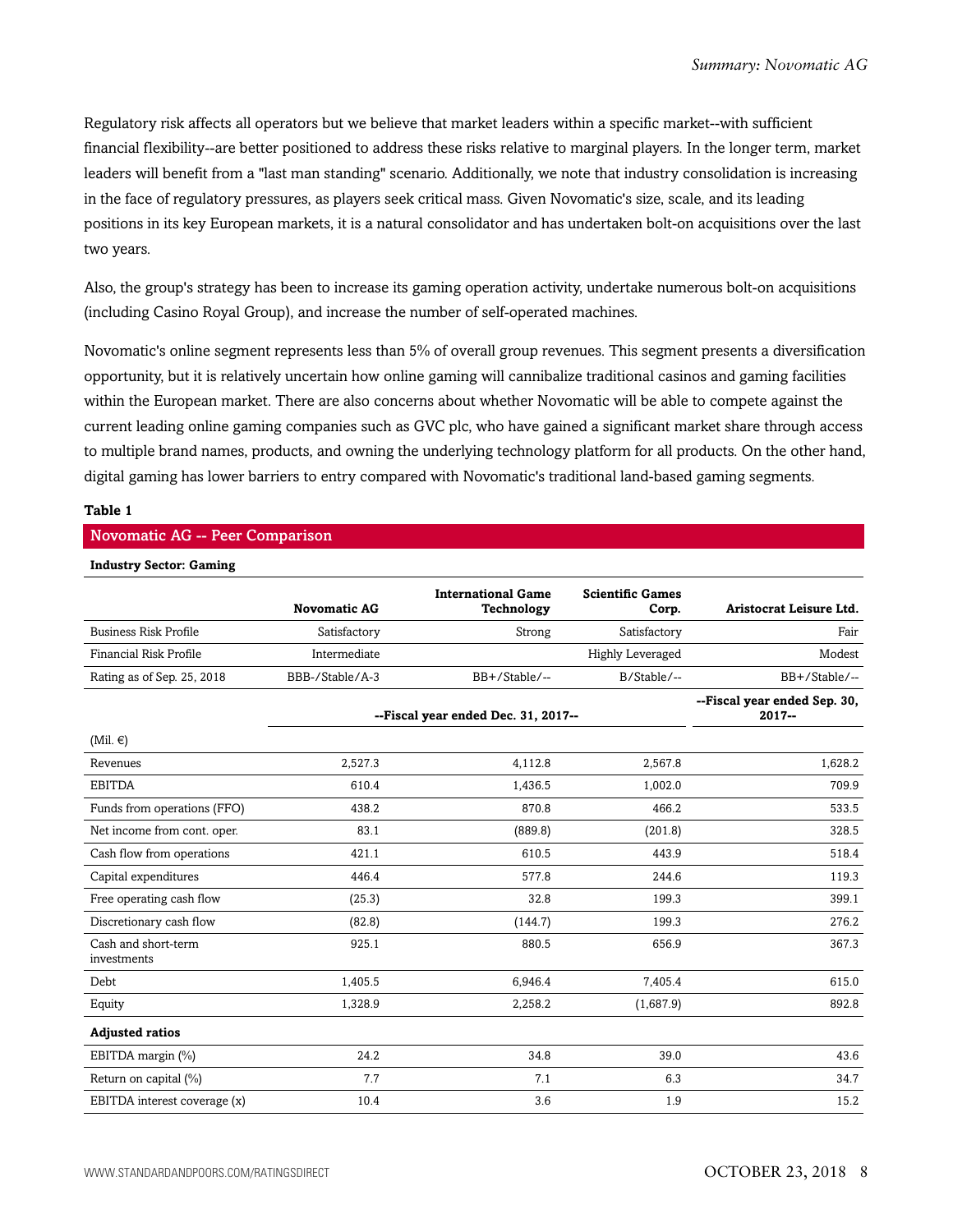#### **Table 1**

#### Novomatic AG -- Peer Comparison (cont.)

**Industry Sector: Gaming**

|                                         | <b>Novomatic AG</b> | <b>International Game</b><br><b>Technology</b> | <b>Scientific Games</b><br>Corp. | Aristocrat Leisure Ltd. |
|-----------------------------------------|---------------------|------------------------------------------------|----------------------------------|-------------------------|
| FFO cash int. cov. (X)                  | 9.6                 | 3.6                                            | 2.0                              | 16.8                    |
| Debt/EBITDA (x)                         | 2.3                 | 4.8                                            | 7.4                              | 0.9                     |
| $FFO/debt$ $(\%)$                       | 31.2                | 12.5                                           | 6.3                              | 86.7                    |
| Cash flow from<br>operations/debt (%)   | 30.0                | 8.8                                            | 6.0                              | 84.3                    |
| Free operating cash flow/debt<br>$(\%)$ | (1.8)               | 0.4                                            | 2.7                              | 64.9                    |
| Discretionary cash flow/debt<br>$(\%)$  | (5.9)               | (2.1)                                          | 2.7                              | 44.9                    |

With its strong European presence, Novomatic is comparable with other leading global slot machine manufacturers. Novomatic has no presence in the U.S.--the largest slot machine market in the world--except via its stake in Ainsworth. Competitors IGT and Scientific Games have strong positions in the U.S. and a higher revenue contribution from the lottery segment, which we consider to be more stable compared to other segments in the gaming industry. Novomatic generates about 50% of its revenue from the operation of gaming halls and electronic gaming machines. This segment caters to the retail customer directly and has lower reported EBITDA margin of about 15%-18%, which results in an overall lower margin for the group. Neither of the abovementioned peers has this particular service offering, which partly explains their relatively better margins. They do have an interactive segment that caters the retail segment and is mainly online and covers social gaming. Typically, business-to-business segments tend to generate higher margins for slot manufacturers. In our view, pricing power for the three peers is higher because they operate primarily in the slot machine segment, whereas Novomatic focuses on AWP (which have lower payouts). On the other hand, Novomatic is relatively less reliant on the replacement cycle of gaming machines, which is a key risk for its peers.

Furthermore, Novomatic's EBITDA margins have weakened over the last few years due to increased regulatory costs associated with new regulations and pricing pressures, particularly in the gaming technology segment. As a result, we now consider the group's business profile to be relatively weaker than IGT and Scientific Games.

### <span id="page-8-0"></span>Financial Risk: Intermediate

Novomatic has been acquisitive over the last three years, seeking to reposition its business ahead of the enforcement of the German Interstate Treaty in July 2017. With an annual acquisition spend of about €200 million in 2016 and 2017, it completed another significant acquisition in 2018 when it bought a 52% stake in Ainsworth for about €320 million. These acquisitions were primarily funded by debt and the reported net debt (without deducting any restricted cash) increased from approximately €620 million as of Dec. 31, 2015, to about €1,100 million by end-2017. S&P Global Ratings-adjusted leverage deteriorated from 1.4x in 2015 to 2.7x for the 12 months ended June 30, 2018. However, management has committed to focus on integrating the recent acquisitions and reduce leverage. Therefore, we anticipate the group will use its operating cash flow to pay off its debt, and leverage to improve toward 2.0x by 2020.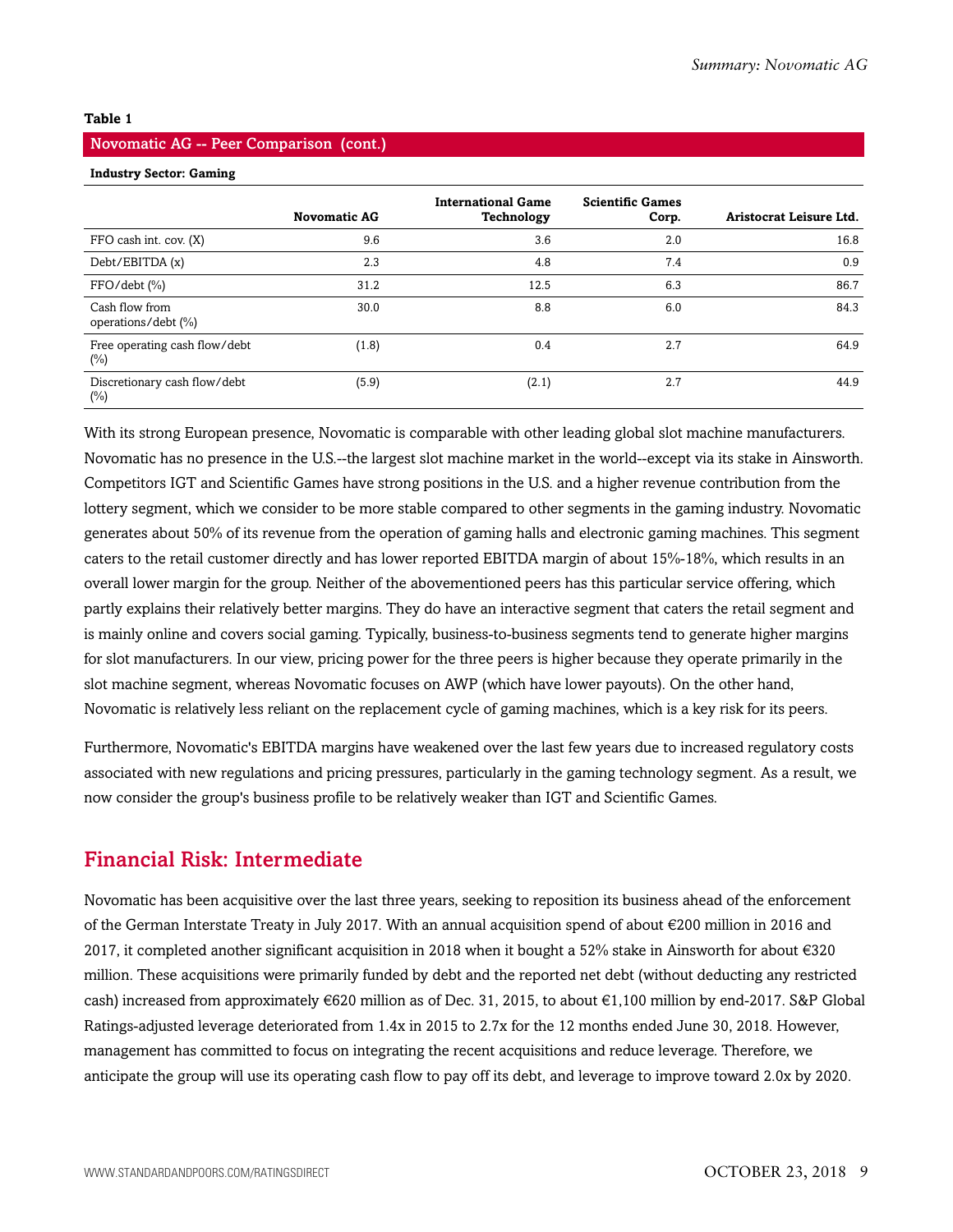Due to the capital-intensive nature of the gaming technology segment, we forecast annual group capex of about €250 million-€300 million. After accounting for normalized capex, in our view the business has the potential to generate FOCF of about €200 million annually. However, FOCF was negative in the last two years, as additional capex was required in preparation for the replacement of about 90,000 units in Germany, to be compliant with the new technical rule coming to effect from Nov. 11, 2018.

The group's dividend payment has averaged about €50 million over the last five years (excluding €161 million paid in 2015). In light of the commitment to reduce leverage, we do not expect any special dividend and anticipate an annual cash dividend of €30 million-€50 million.

#### Financial summary

#### **Table 2**

| Novomatic AG -- Financial Summary     |                 |                               |         |         |         |  |  |  |  |  |
|---------------------------------------|-----------------|-------------------------------|---------|---------|---------|--|--|--|--|--|
| <b>Industry Sector: Gaming</b>        |                 |                               |         |         |         |  |  |  |  |  |
|                                       |                 | --Fiscal year ended Dec. 31-- |         |         |         |  |  |  |  |  |
|                                       | 2017            | 2016                          | 2015    | 2014    | 2013    |  |  |  |  |  |
| Rating history                        | BBB-/Stable/A-3 | BBB/Stable/A-2 BBB/Stable/A-2 |         | $-/-/-$ | -/-/-   |  |  |  |  |  |
| (Mil. $\epsilon$ )                    |                 |                               |         |         |         |  |  |  |  |  |
| Revenues                              | 2,527.3         | 2,274.0                       | 2,086.3 | 1,977.6 | 1,684.1 |  |  |  |  |  |
| <b>EBITDA</b>                         | 610.4           | 601.6                         | 605.2   | 647.7   | 504.7   |  |  |  |  |  |
| Funds from operations (FFO)           | 438.2           | 473.8                         | 460.5   | 498.6   | 368.7   |  |  |  |  |  |
| Net income from continuing operations | 83.1            | 148.9                         | 216.2   | 272.0   | 62.9    |  |  |  |  |  |
| Cash flow from operations             | 421.1           | 434.1                         | 410.6   | 452.2   | 426.2   |  |  |  |  |  |
| Capital expenditures                  | 446.4           | 415.3                         | 308.0   | 251.9   | 264.4   |  |  |  |  |  |
| Free operating cash flow              | (25.3)          | 18.8                          | 102.6   | 200.3   | 161.8   |  |  |  |  |  |
| Discretionary cash flow               | (82.8)          | (32.0)                        | (58.7)  | 158.7   | 110.0   |  |  |  |  |  |
| Cash and short-term investments       | 925.1           | 909.1                         | 617.7   | 656.2   | 453.7   |  |  |  |  |  |
| Debt                                  | 1,405.5         | 1,093.6                       | 835.6   | 552.1   | 652.9   |  |  |  |  |  |
| Equity                                | 1,328.9         | 1,376.2                       | 1,224.9 | 1,171.6 | 952.4   |  |  |  |  |  |
| <b>Adjusted ratios</b>                |                 |                               |         |         |         |  |  |  |  |  |
| EBITDA margin (%)                     | 24.2            | 26.5                          | 29.0    | 32.8    | 30.0    |  |  |  |  |  |
| Return on capital (%)                 | 7.7             | 10.5                          | 15.7    | 22.2    | 10.5    |  |  |  |  |  |
| EBITDA interest coverage (x)          | 10.4            | 11.7                          | 13.3    | 12.8    | 9.6     |  |  |  |  |  |
| FFO cash int. cov. (x)                | 9.6             | 13.5                          | 10.8    | 15.1    | 10.7    |  |  |  |  |  |
| Debt/EBITDA (x)                       | 2.3             | 1.8                           | 1.4     | 0.9     | 1.3     |  |  |  |  |  |
| $FFO/debt$ (%)                        | 31.2            | 43.3                          | 55.1    | 90.3    | 56.5    |  |  |  |  |  |
| Cash flow from operations/debt (%)    | 30.0            | 39.7                          | 49.1    | 81.9    | 65.3    |  |  |  |  |  |
| Free operating cash flow/debt (%)     | (1.8)           | 1.7                           | 12.3    | 36.3    | 24.8    |  |  |  |  |  |
| Discretionary cash flow/debt (%)      | (5.9)           | (2.9)                         | (7.0)   | 28.7    | 16.8    |  |  |  |  |  |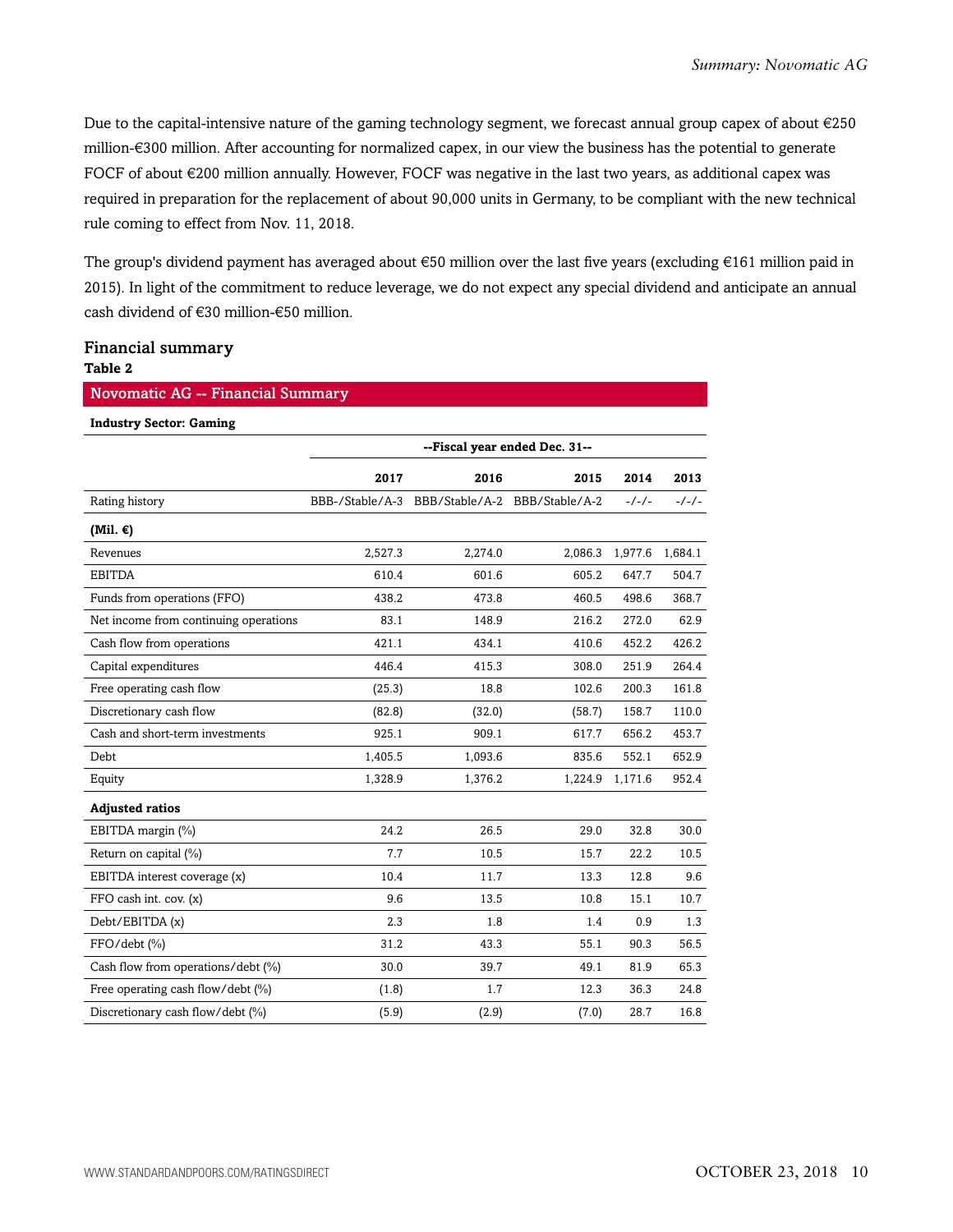### <span id="page-10-0"></span>Liquidity: Strong

We view Novomatic's liquidity as strong. We estimate that liquidity sources will likely cover liquidity needs by about 1.7x over the next 12 months. Although the group's significant on-balance-sheet cash, availability of credit lines, and sound cash flows support our liquidity assessment, our view is constrained by significant planned capex and the risk of cash outflows related to additional mergers or acquisitions. We also see Novomatic as having well-established and solid relationships with banks, as well as a generally high standing in the credit markets.

### Principal Liquidity Sources (for the 12 months from June 30, 2018)

- About €310 million in cash and equivalents, less cash trapped in gaming machines;
- Availability of about €600 million under its €1 billion revolving credit facilities maturing 2023; and
- FFO of about €480 million-€500 million.

#### Principal Liquidity Uses (for the same period)

- Short-term debt and maturing long-term debt of about  $\epsilon$ 270 million;
- Changes in working capital and intra-year working capital swings of €100 million;
- Capex of around €400 million;
- Acquisitions of €50 million; and
- Dividends of €30 million.

Under our base case, we estimate the group to have headroom of above 30% under its 3.75x leverage covenant and minimum 20% equity-ratio covenant for the next 24 months.

### <span id="page-10-1"></span>Ratings Score Snapshot

#### Issuer Credit Rating

BBB-/Stable/A-3

#### Business risk: Satisfactory

- Country risk: Low
- Industry risk: Intermediate
- Competitive position: Satisfactory

Financial risk: Intermediate

• Cash flow/Leverage: Intermediate

#### Anchor: bbb-

#### **Modifiers**

• Diversification/Portfolio effect: Neutral (no impact)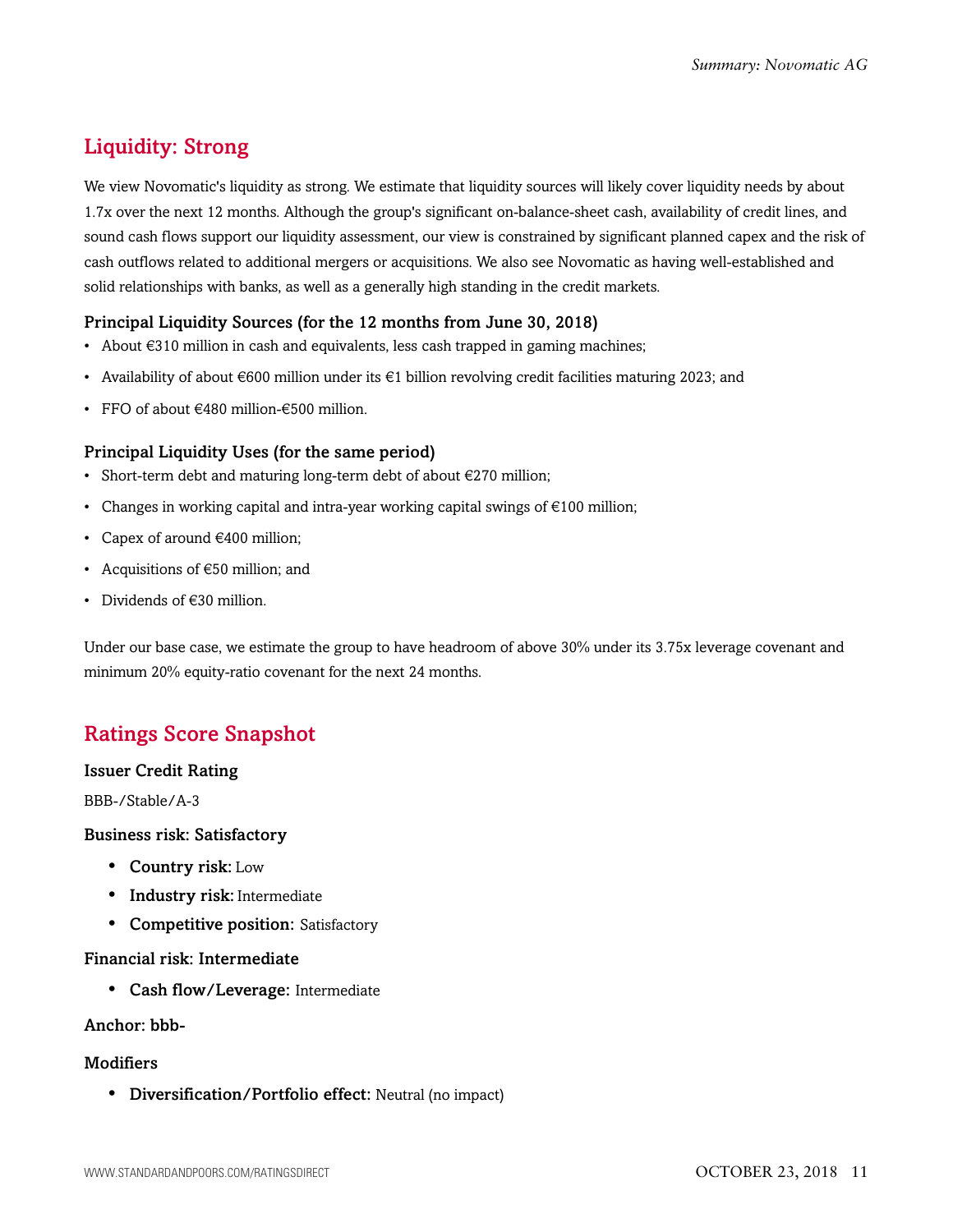- Capital structure: Neutral (no impact)
- Financial policy: Neutral (no impact)
- Liquidity: Strong (no impact)
- Management and governance: Satisfactory (no impact)
- Comparable rating analysis: Neutral (no impact)

### <span id="page-11-0"></span>Issue Ratings--Subordination Risk Analysis

#### Capital structure

Novomatic's capital structure consists of around €1.9 billion of senior unsecured debt, mostly represented by bonds and bank debt, issued mainly at the parent level. Priority debt, which includes finance leases, and debt of the Ainsworth operating subsidiary, constitutes around 6% of consolidated group's debt.

#### Analytical conclusions

We rate the debt issued by Novomatic at 'BBB-', the same level as the issuer credit rating, as no significant elements of subordination risk are present in the capital structure.

### <span id="page-11-1"></span>Reconciliation

#### **Table 3**

Reconciliation Of Novomatic AG Reported Amounts With S&P Global Ratings Adjusted Amounts (Mil. €) **--Fiscal year ended Dec. 31, 2017--**

| <b>Novomatic AG reported amounts</b>                           |                          |                         |                |                     |                            |                |                              |  |
|----------------------------------------------------------------|--------------------------|-------------------------|----------------|---------------------|----------------------------|----------------|------------------------------|--|
|                                                                | <b>Debt</b>              | Shareholders'<br>equity | <b>EBITDA</b>  | Operating<br>income | <b>Interest</b><br>expense | <b>EBITDA</b>  | Cash flow from<br>operations |  |
| Reported                                                       | 1,901.0                  | 1,237.5                 | 586.8          | 209.8               | 40.8                       | 586.8          | 424.4                        |  |
| <b>S&amp;P Global Ratings adjustments</b>                      |                          |                         |                |                     |                            |                |                              |  |
| Interest expense (reported)                                    | $\overline{\phantom{a}}$ | $-$                     | $\overline{a}$ | $\overline{a}$      | $\overline{\phantom{a}}$   | (40.8)         |                              |  |
| Interest income (reported)                                     | $\overline{\phantom{a}}$ | --                      | --             | $\overline{a}$      | --                         | 9.6            |                              |  |
| Current tax expense (reported)                                 | $-$                      | --                      | $\overline{a}$ | $\overline{a}$      | $\overline{a}$             | $-123$         |                              |  |
| Operating leases                                               | 254.8                    | --                      | 66.3           | 16.6                | 16.6                       | 49.7           | 49.7                         |  |
| Postretirement benefit<br>obligations/deferred<br>compensation | 55.6                     | --                      | 0.4            | 0.4                 | 1.4                        | $-1$           | $-1$                         |  |
| Surplus cash                                                   | (805.9)                  | $\overline{a}$          | $\overline{a}$ | $\overline{a}$      | $\sim$                     | $\overline{a}$ |                              |  |
| Non-operating income<br>(expense)                              | $-$                      | --                      | $\sim$         | 25.2                | --                         | --             |                              |  |
| Reclassification of interest and<br>dividend cash flows        | $\overline{a}$           | --                      | $-$            | $\overline{a}$      | --                         | --             | $-52$                        |  |
| Non-controlling<br>Interest/Minority interest                  | $\overline{\phantom{a}}$ | 91.4                    | $\sim$         | $\overline{a}$      | $\overline{\phantom{a}}$   | --             | $-$                          |  |
| EBITDA - Gain/(Loss) on<br>disposals of PP&E                   | $\overline{\phantom{a}}$ | --                      | (15.3)         | (15.3)              | $\overline{\phantom{a}}$   | (15.3)         |                              |  |
| EBITDA - Foreign Exchange<br>gain/(loss)                       | --                       | --                      | 19.1           | 19.1                | --                         | 19.1           |                              |  |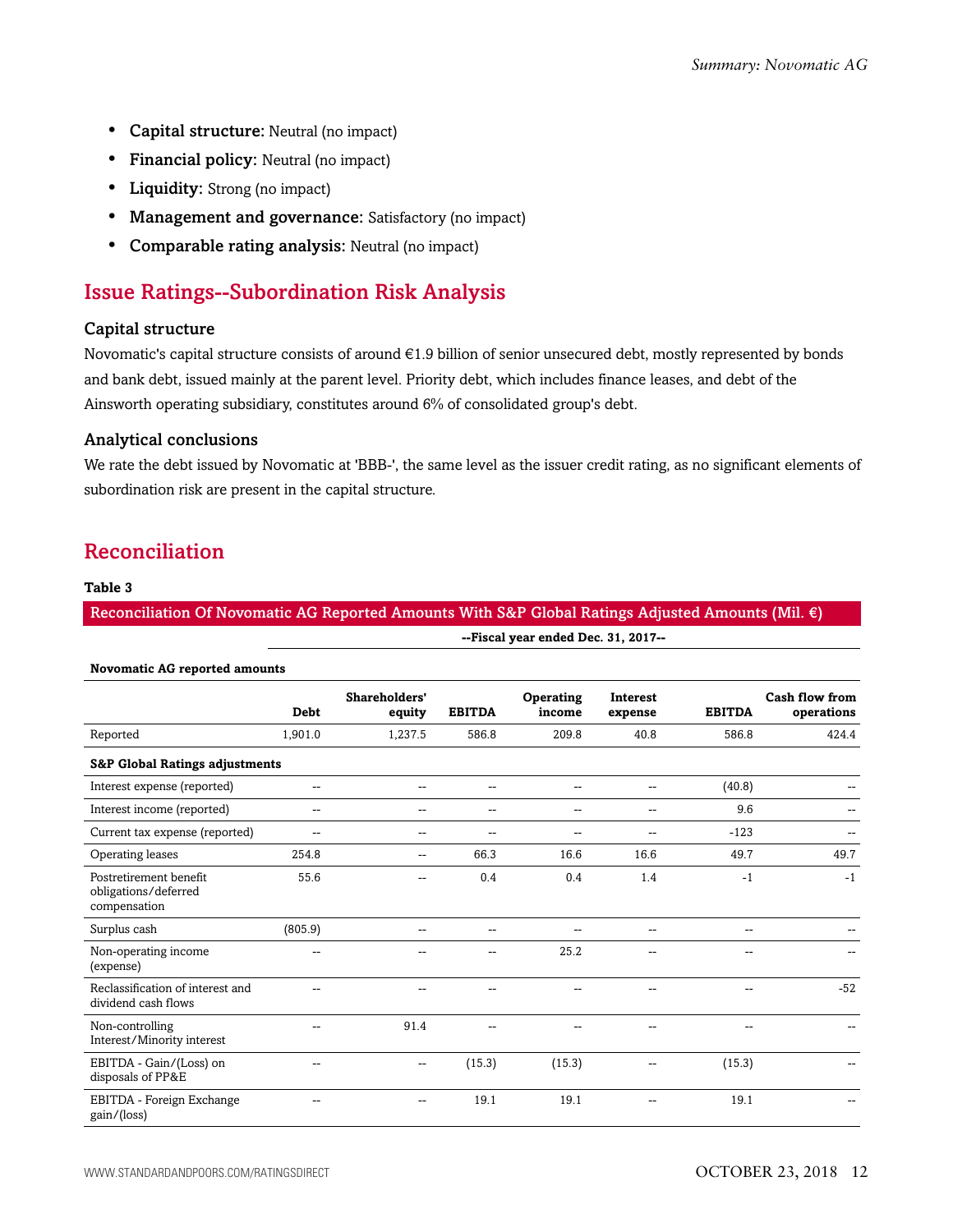#### **Table 3**

| Reconciliation Of Novomatic AG Reported Amounts With S&P Global Ratings Adjusted Amounts (Mil.<br>$\epsilon$<br>(cont.) |         |         |               |             |                            |                                 |                                     |
|-------------------------------------------------------------------------------------------------------------------------|---------|---------|---------------|-------------|----------------------------|---------------------------------|-------------------------------------|
| EBITDA - Exclude income<br>from sale of companies                                                                       | --      | $-$     | (46.9)        | (46.9)      | $-$                        | (46.9)                          |                                     |
| Total adjustments                                                                                                       | (495.5) | 91.4    | 23.6          | (0.9)       | 18.0                       | (148.6)                         | (3.3)                               |
| <b>S&amp;P Global Ratings adjusted amounts</b>                                                                          |         |         |               |             |                            |                                 |                                     |
|                                                                                                                         | Debt    | Equity  | <b>EBITDA</b> | <b>EBIT</b> | <b>Interest</b><br>expense | <b>Funds from</b><br>operations | <b>Cash flow from</b><br>operations |
| Adjusted                                                                                                                | 1.405.5 | 1.328.9 | 610.4         | 208.9       | 58.8                       | 438.2                           | 421.1                               |

Material adjustments include our operating lease adjustment relating largely to real estate rented under various lease terms. This adjustment is subject to change as IFRS-16 (accounting standard for leases) is adopted from next year and we continue to monitor the impact of this disclosure on the group's overall credit fundamentals.

We also exclude the amount of income received from sale of companies from group's EBITDA as it is akin to a deferred consideration received for a business it had already sold. This adjustment will be not material in future years as this non-operating income will diminish because Novomatic decided to cease selling content relating to online casino and poker games to other operators to be regulatory compliant.

### <span id="page-12-0"></span>Related Criteria

- Criteria Corporates General: Reflecting Subordination Risk In Corporate Issue Ratings, March 28, 2018
- General Criteria: Methodology For Linking Long-Term And Short-Term Ratings, April 7, 2017
- Criteria Corporates General: Methodology And Assumptions: Liquidity Descriptors For Global Corporate Issuers, Dec. 16, 2014
- Criteria Corporates Industrials: Key Credit Factors For The Leisure And Sports Industry, March 5, 2014
- General Criteria: Group Rating Methodology, Nov. 19, 2013
- Criteria Corporates General: Corporate Methodology: Ratios And Adjustments, Nov. 19, 2013
- Criteria Corporates General: Corporate Methodology, Nov. 19, 2013
- General Criteria: Country Risk Assessment Methodology And Assumptions, Nov. 19, 2013
- General Criteria: Methodology: Industry Risk, Nov. 19, 2013
- General Criteria: Methodology: Management And Governance Credit Factors For Corporate Entities And Insurers, Nov. 13, 2012
- General Criteria: Use Of CreditWatch And Outlooks, Sept. 14, 2009

### <span id="page-12-1"></span>Related Research

• Consolidation Helps European Gaming Companies Ride Out Regulatory Changes, Sept. 12, 2018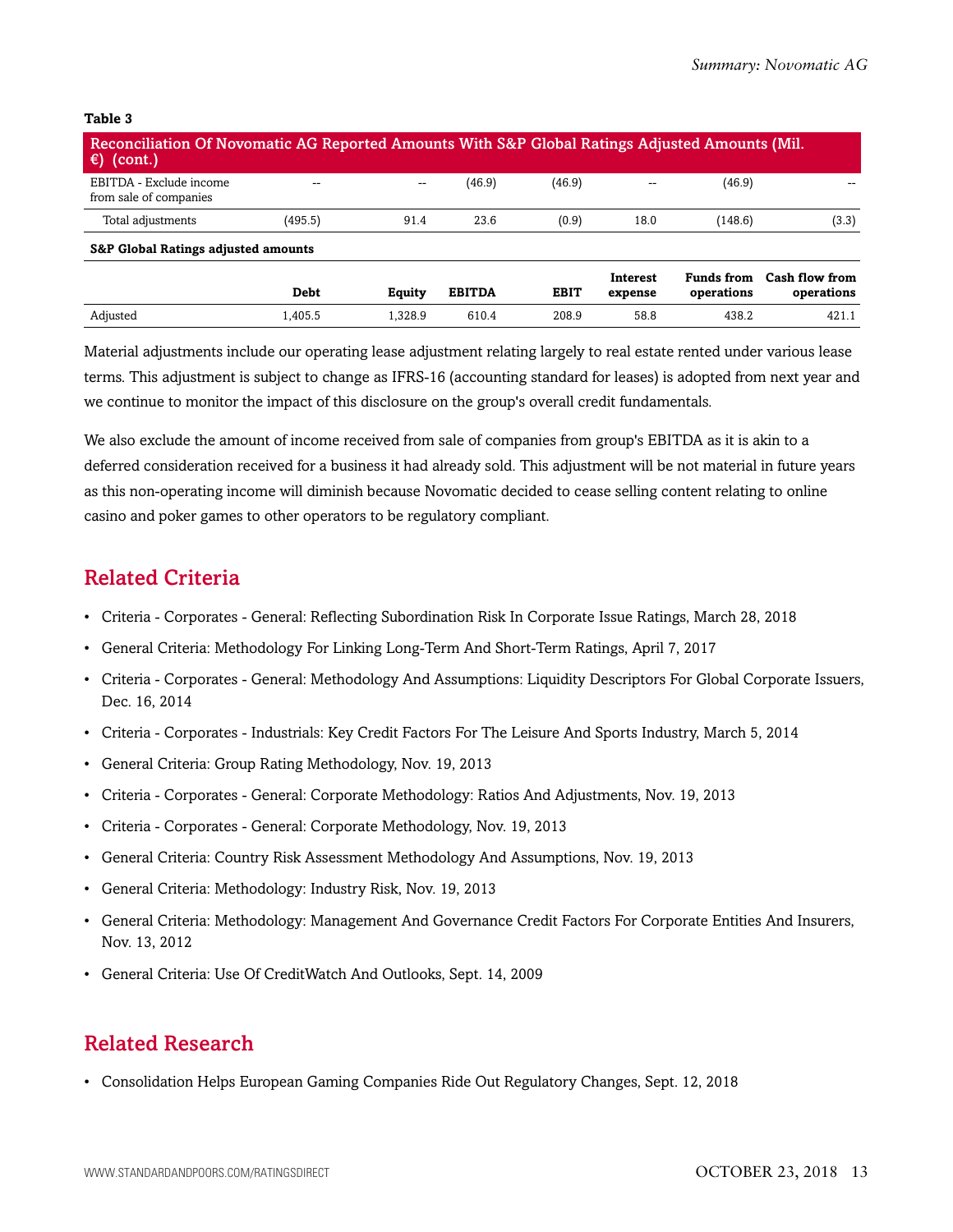| <b>Business And Financial Risk Matrix</b> |                               |        |              |             |            |                  |  |  |  |
|-------------------------------------------|-------------------------------|--------|--------------|-------------|------------|------------------|--|--|--|
|                                           | <b>Financial Risk Profile</b> |        |              |             |            |                  |  |  |  |
| <b>Business Risk Profile</b>              | Minimal                       | Modest | Intermediate | Significant | Aggressive | Highly leveraged |  |  |  |
| Excellent                                 | $a$ aa $/a$ a $+$             | aa     | $a+/a$       | a-          | bbb        | $bbb-/bb+$       |  |  |  |
| Strong                                    | aa/aa-                        | $a+/a$ | $a$ -/ $bbb$ | bbb         | $bb+$      | bb               |  |  |  |
| Satisfactory                              | $a/a-$                        | bbb+   | bbb/bbb-     | $bbb-/bb+$  | bb         | $b+$             |  |  |  |
| Fair                                      | bbb/bbb-                      | bbb-   | $bb+$        | bb          | bb-        | b                |  |  |  |
| Weak                                      | $bb+$                         | $bb+$  | bb           | bb-         | $b+$       | $b/b$ -          |  |  |  |
| Vulnerable                                | bb-                           | bb-    | $bb-7b+$     | $b+$        | b          | b-               |  |  |  |